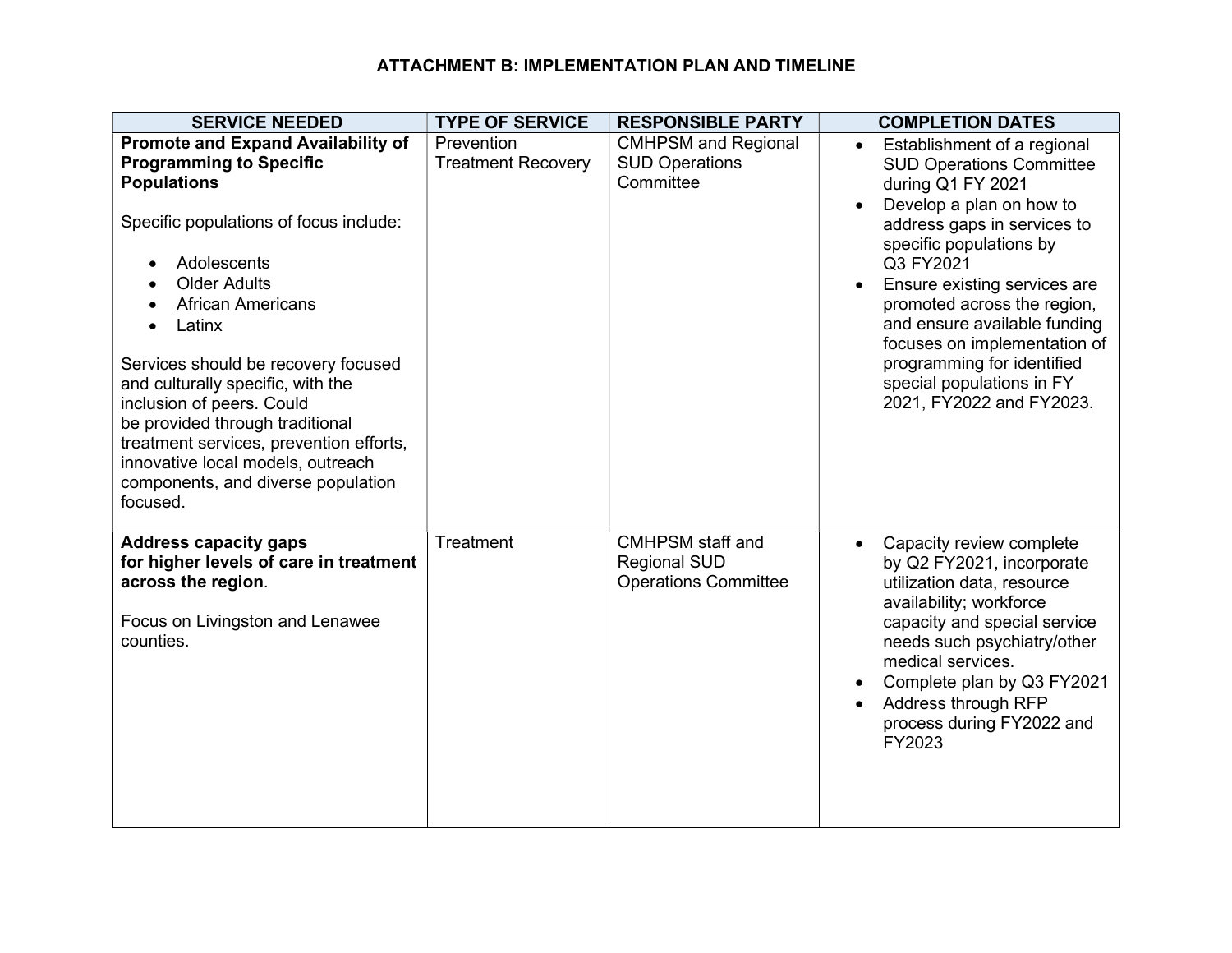## ATTACHMENT B: IMPLEMENTATION PLAN AND TIMELINE

| <b>SERVICE NEEDED</b>                                                                                                                                                                                                                                                                                                                                                                                                                             | <b>TYPE OF SERVICE</b>              | <b>RESPONSIBLE PARTY</b>                                                                                                                                      | <b>COMPLETION DATES</b>                                                                                                                                                                                                                                                                                                                                                                                                                                        |
|---------------------------------------------------------------------------------------------------------------------------------------------------------------------------------------------------------------------------------------------------------------------------------------------------------------------------------------------------------------------------------------------------------------------------------------------------|-------------------------------------|---------------------------------------------------------------------------------------------------------------------------------------------------------------|----------------------------------------------------------------------------------------------------------------------------------------------------------------------------------------------------------------------------------------------------------------------------------------------------------------------------------------------------------------------------------------------------------------------------------------------------------------|
| <b>Expansion of recovery housing to</b><br>include special populations<br>Recovery housing should be capable<br>of assisting consumers with<br>special needs, such as MOUD;<br>unemployed due to lack of available<br>jobs; lack of transportation; women's<br>specialty with small children; older<br>adults; LGBTQ, etc. Recovery housing<br>is needed across the region.                                                                       | Recovery<br>Treatment               | <b>CMHPSM staff</b><br><b>Core Providers</b><br>Local Housing and Local<br>coalitions to advocate<br>and support recovery<br>housing in<br>their communities. | Establishment of a regional<br><b>SUD Operations Committee</b><br>during Q1 FY 2021<br><b>Regional SUD Operations</b><br>$\bullet$<br>Committee to recommend<br>workgroup to perform a<br>specific needs assessment,<br>policy review and<br>exploration of funding<br>mechanisms by Q3<br>FY-2021 and-annually.                                                                                                                                               |
| <b>Build Workforce for Recovery</b><br><b>Coaches, Prevention and Treatment</b><br>through training<br>Provide opportunities to educate the<br>community on specific SUD topics<br>including:<br>CCAR, MCBAP and MDHHS<br><b>Peer Certification</b><br><b>Prevention Ethics</b><br>Infographics<br><b>ACEs</b><br><b>Gambling Addiction</b><br>$\bullet$<br>Certification<br>Adolescent treatment strategies<br><b>LGBTQ treatment strategies</b> | Prevention<br>Treatment<br>Recovery | <b>Regional SUD</b><br><b>Operations Committee</b><br><b>CMHPSM Staff</b>                                                                                     | Establishment of a regional<br>$\bullet$<br><b>SUD Operations Committee</b><br>during Q1 FY 2021<br><b>Regional SUD Operations</b><br>Committee to create<br>workgroup to address cross<br>discipline training needs by<br>Q2 2021<br>Set aside local funds to<br>$\bullet$<br>support training regionally by<br>Q3 2021<br>Host regional trainings<br>annually with topics<br>determined through<br>professional workforce and<br>community survey responses. |